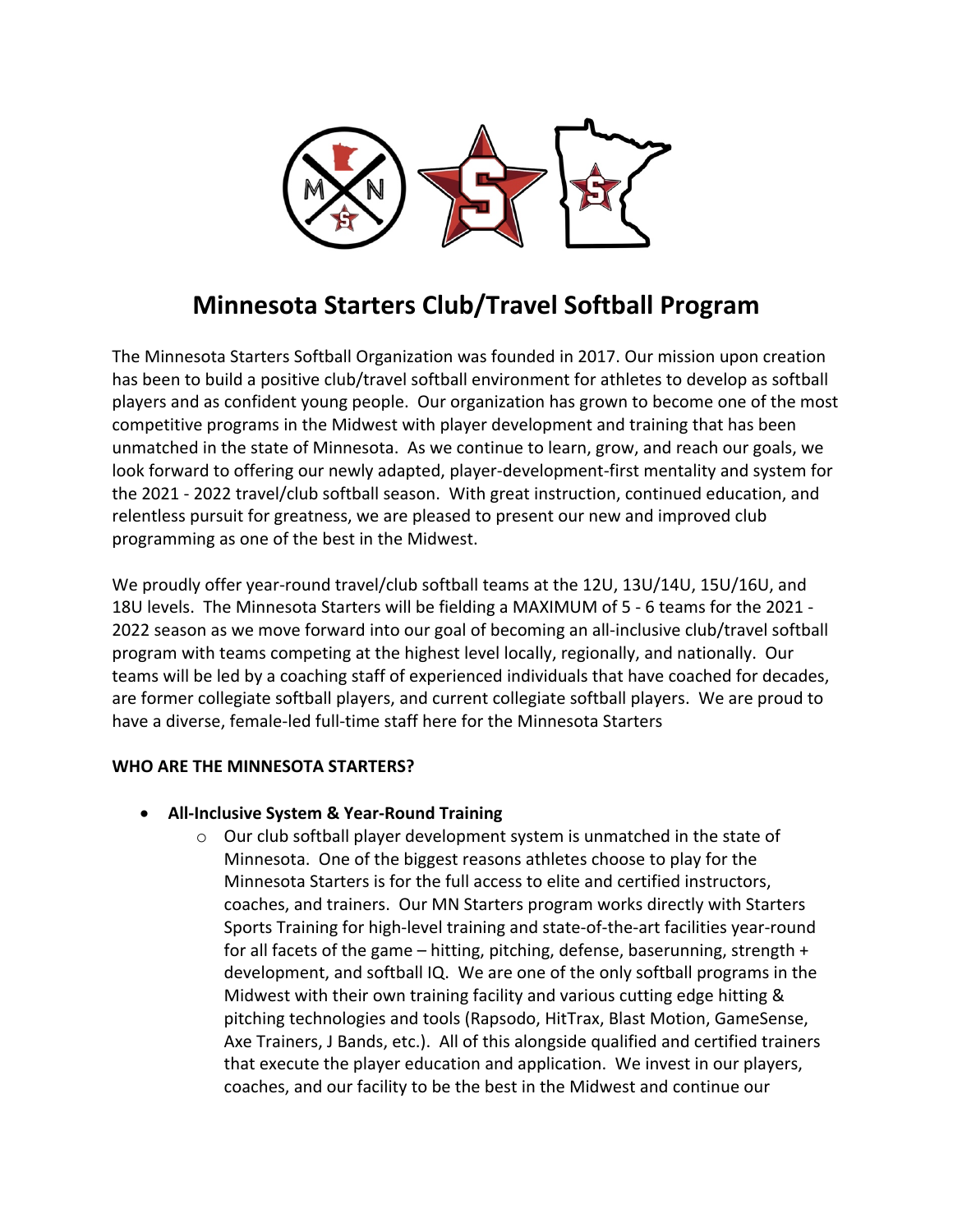retention rates within our club and training organization. Whether it is in the weight room, in the cages, or on the dirt – we will always assess, train, maintain, and emphasize overall mental and physical health throughout the year. Our assessments hold us accountable to continue to raise the standard. We are built on research and supported by data.

o **Strength & Development Training:** Our S&D Department is run by Nick Pinkleman. We are thrilled to offer the all-inclusive opportunity to focus on strength and conditioning as a member of our club softball program. Our training philosophy is that performance training goes beyond being bigger, faster, and stronger. It is about increasing your efficiency and abilities with respect to the sport specific movement. Speed, strength, agility, and power are by products of a well-designed strength and development program. We focus on improving your position, optimizing your strength qualities, transfer to the field of play, and an emphasis on year-round training to best maintain the athlete's health and preparation to be ready for softball at the next level.

#### • **High-Level Competition**

o Our teams are complete with players and athletes that are passionate, respectful, and relentless in their pursuit for greatness alongside our coaches. With these players, we compete at the highest level of competition locally in the MN Top Tier League as well as in the toughest competition regionally and nationally in various sanctioned leagues throughout the country. We train year-round and compete year-round as well with a Fall competition season, Winter training and competition season, optional Spring training, and full Summer competition season. We offer various training opportunities during the Winter season in order to accommodate multiple sport athletes. We believe that to be the best, you must train and compete with the best. We have implemented a dedicated development program, college showcase platform, and competition schedule that will allow our prospective student-athletes the opportunity to be seen by collegiate coaches as well as prepare and educate each player on the college recruiting process. We have partnered with SportsRecruits and provide various Recruiting Seminars throughout the year as well for our athletes.

#### • **Empowered Environment**

 $\circ$  We care about members of our organization as people and young women FIRST. Our program was built by former collegiate softball athletes that had incredible experiences on their club and collegiate teams. The common denominator of those experiences was the opportunity to be their authentic selves as confident young women in a group setting with others who had the same goals. Our potential was fulfilled due to the atmosphere that was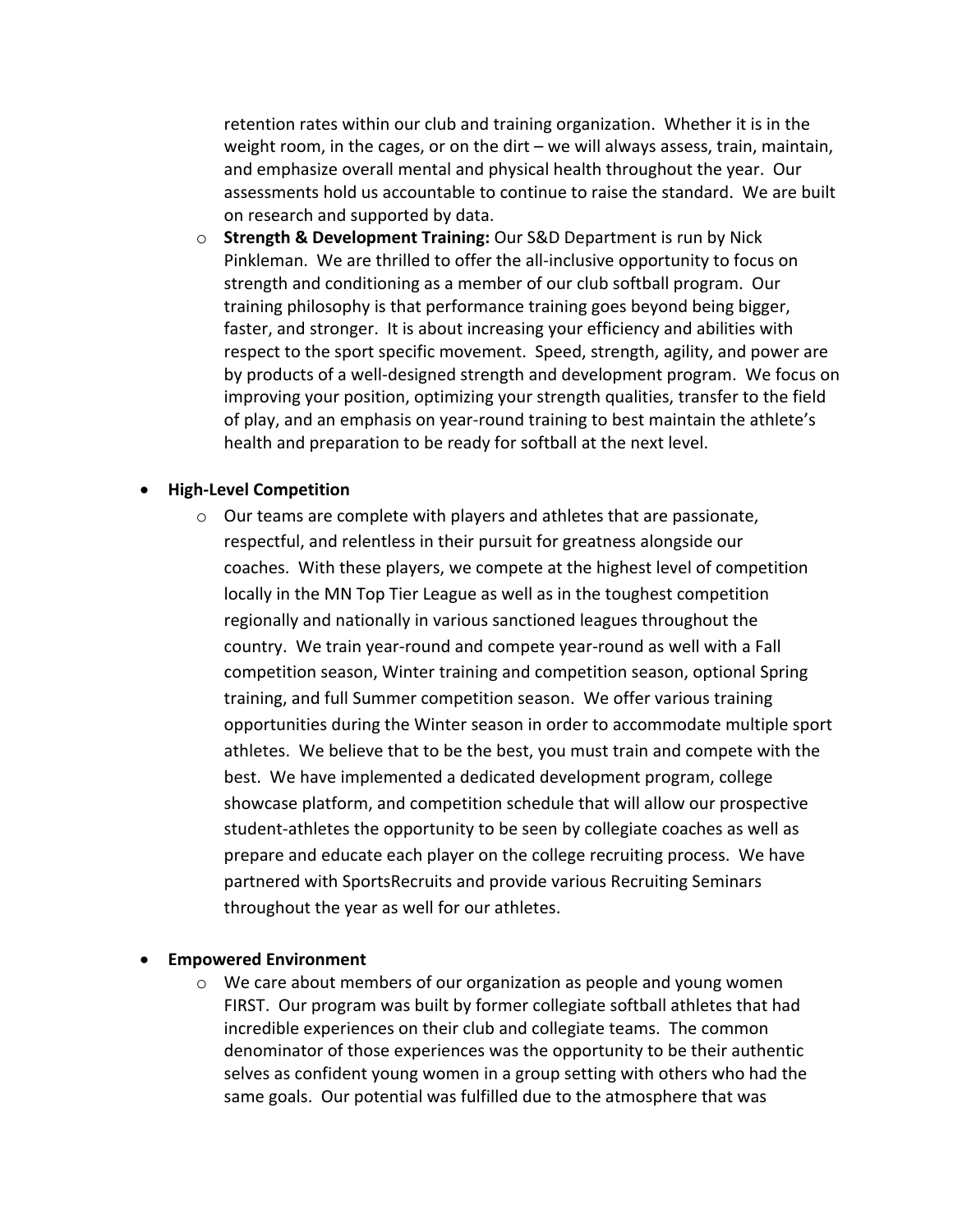produced by passionate players and coaches alike. We have dedicated coaches, many that are former collegiate softball players, who promote a positive environment where athletes will be provided mentorship and autonomy throughout their time as a Minnesota Starter. Our program will provide the training necessary for the development of a softball player, but we will more importantly provide the insight, encouragement, and inclusivity to all members in order to produce an overall positive environment. Our goal is to empower each player in our program with the confidence to continue to develop physically, socially and emotionally in order to be successful for life after softball.

#### **STARTERS CLUB SOFTBALL SEASONAL BREAKDOWN**

- **Fall Season & Training:** *August – Early November*
	- o All age groups of Minnesota Starters teams will be participating in multiple practices per week during their Fall season – these will typically take place on weekends where the team does not have practice and sessions throughout evenings on week days.
	- $\circ$  Each team will participate in about 4 fall tournaments or in a fall league. Our 16U – 18U teams will typically be entered in 1 – 2 tournaments that are out-ofstate or college exposure tournaments. The other two tournaments will be local – typically a showcase and local state tournament.
	- $\circ$  We will additionally schedule either in-house scrimmages or doubleheaders with local competition throughout the Fall as well.
	- o Age groups 13U 18U will be provided with Strength and Development training included in the club membership fees and will have access at various set times to work with our S&D team in the weight room and on our turf. This is 2 days per week but can add additional days if necessary.
	- $\circ$  All teams will be provided with 2 academy group lessons (3:1 player to instructor ratio) that can be used towards an hour of skill specific work. These academy classes can be used towards hitting, pitching, and/or catching. Classes are held throughout the week days and weekends per instructor schedule and availability. All classes can be signed up for through our MindBody scheduling system.
	- o **Starters Softball Combine** Our Starters Softball Combine will take place on an early date in the Fall to begin our process of assessing our student-athletes. During this time, we will be testing all metrics necessary to create a player profile that athletes can send out to collegiate coaches of their choosing. We will also take this opportunity to take team pictures, grab athletes' headshots, and take the time to bond and get to know each other early in our season! The numbers collected will represent our starting point and will hold us accountable in our goals to always improve on our quantifiable measurements. Some numbers we will be collecting will be:
		- Hitting exit velocity, distance, bat speed, rotational acceleration, power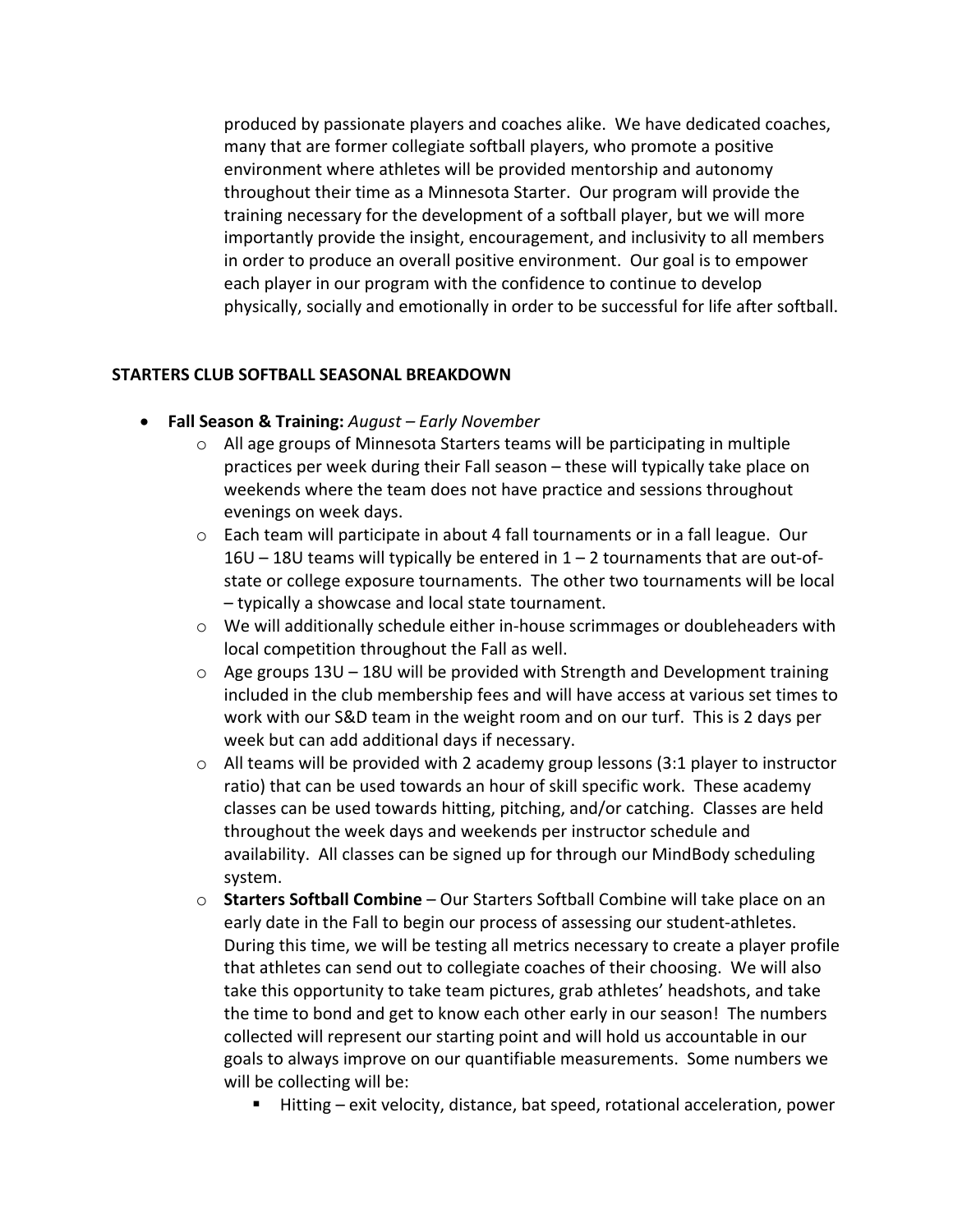- $\blacksquare$  Pitching velocity, spin rate
- Miscellaneous over hand throw mph, 60 ft sprint (home to first), 30 ft sprint
- $\circ$  Hit-A-Thon Fundraiser Each year we offer the opportunity to participate in our top (and most fun) fundraiser in our Hit-A-Thon. This fundraiser will take place early in the Fall in order to make sure we can execute it outdoors with how iffy weather can be. Our Hit-A-Thon allows players and families to pledge money with a \$ per foot of the ball hit. It is an incredible environment and a homerun derby style setting. We will have food to grill, raffles, trivia, and tons of fun during this time while girls are trying their best to hit a maximum distance off front toss at the fields! Our most recent year had us raise \$10,000 in pledges that went towards individuals club member fees. We also provide various other opportunities for fundraising as well throughout the season.
- o **College Recruiting Seminar** We will be holding our annual virtual college recruiting seminar in the Fall. This will be an informational seminar to go over the recruiting process, how COVID has effected the process, and how to utilize SportsRecruits. We will continuously be checking in throughout the year with college recruiting process recommendations and furthering the education to put our athletes in the best spot moving forward.
- $\circ$  We will provide discounts for club members ONLY in regard to our Starters Sports Training High Performance, Academy Classes, and Camps/Clinics throughout the entire year.
- **Winter Season & Training:** *Early November – End of February*
	- o **Weekly Player Development:** We will be conducting weekly player development sessions throughout the winter training season for all players in our club organization. These weekly player development sessions will be on a set weekly date and time and will be offered with the following skill sets:
		- § **Hitting PD:** We will have weekly hitting player development with our club program where we will address hitting philosophy, biomechanics of the swing, and application through learning.
		- **Pitching PD:** We will have weekly pitching player development with our club program where will address pitching philosophy, tools and biomechanics of pitching, and application through learning.
		- § **Defense & Team Focused Training:** Combined team practices and defensive focus training that will take place in a dome for weekly sessions. This will emphasis work on our infield and outfield specific skillsets as well as our baserunning and softball IQ training.
	- o Strength and Development training will continue throughout the winter offseason to continue to grow and maintain our physical and mental health.
	- $\circ$  Each team will participate in two winter tournaments. These tournaments can be local dome tournaments or out-of-state tournaments.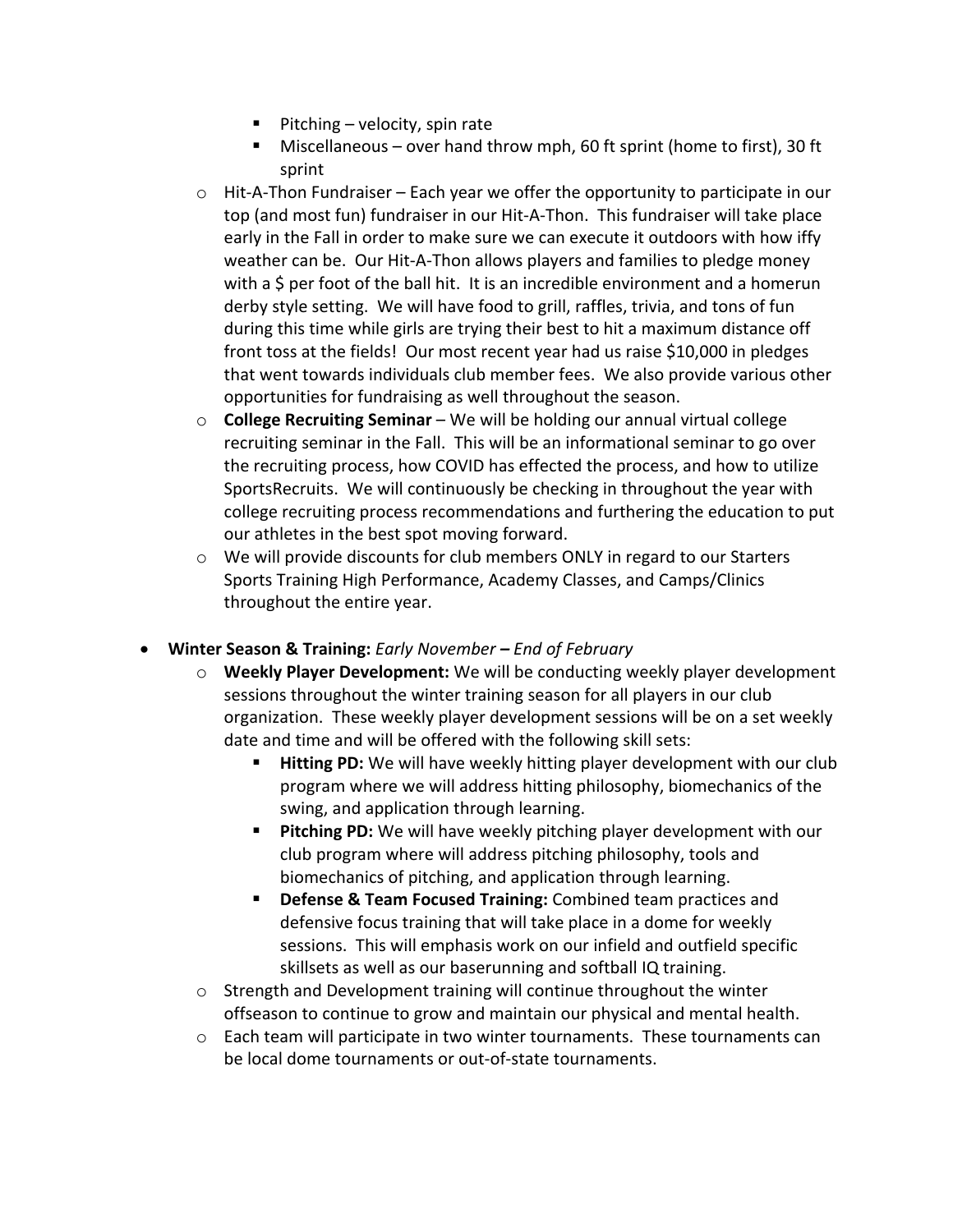- $\circ$  We offer each team the option, upon full commitments from families, to participate in a winter dome ball league during the winter fall season as long as it aligns with our other training times.
- o All teams will be provided with 3 academy group lessons (3:1 player to instructor ratio) that can be used towards an hour of skill specific work. These academy classes can be used towards hitting, pitching, and/or catching. Classes are held throughout the week days and weekends per instructor schedule and availability. All classes can be signed up for through our MindBody scheduling system.
- $\circ$  We will provide first access to our highly anticipated High Performance Pitching, Hitting, and Fielding programs. These programs have consistently sold out each year of our existence and we have seen our results within our program and our High School athletes. We prioritize our club members getting first access as we want these girls to perform at their best during their high school and club seasons with us.
- o **Starters Softball Combine** Our second Starters Softball Combine will take place on a later date in the Winter to continue our process of assessing our studentathletes. During this time, we will be testing all metrics necessary again and seeing where we are at in our improvements, decreases, etc. This will give us the opportunity to continue to move forward and grow with what is going well and adjust to what hasn't been increasing. We are excited to use this as a tool for our player development and accountability within our staff and players.
- o Our winter season will have no training during holiday breaks and will be communicated with families on those dates. Starters Sports Training will in most cases remain open with our programs, classes, and personal training options.
- **Spring Season & Training:** *Beginning of March – End of High School Softball Season*
	- $\circ$  For high school aged athletes, we typically do not provide any mandatory team practices out of respect to local high school coaches. We will, however, provide training through Starters Sports Training throughout this time. Club practices will resume after high school season concludes. Optional practices may be put on per coach's discretion.
	- $\circ$  Our 12U teams will resume training with a full Spring practice schedule of up to 2 practices per week as well as participate in 3 local Spring tournaments. We will also be providing 5 academy group lessons to our 12U members during this time. Our academy classes will be less with the lower demand, but we will still be having training via Starters Sports Training.
- **Summer Season & Training:** *End of High School Softball Season – Beginning of August*
	- o **Weekly (Optional) Player Development:** We will be conducting weekly and optional player development opportunities with our club members only throughout the summer training season. On top of the team practices we will be providing, we also will be providing times in our Starters Sports Training facility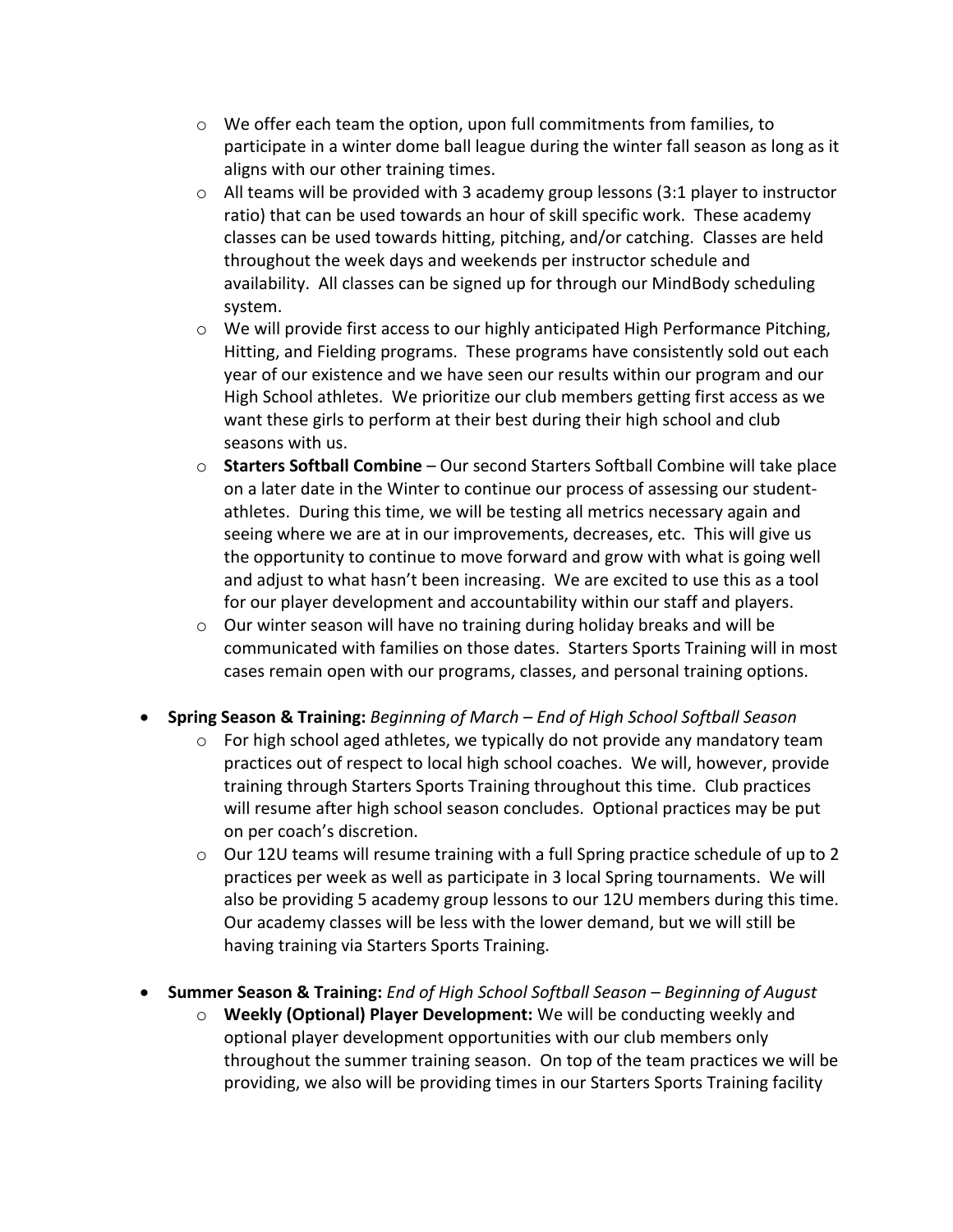to work on hitting, pitching, and catching development with our club coaches and instructors.

- $\circ$  All our teams will be participating in league doubleheaders for their club teams. Our teams participate in the Gold league or Top Tier league in Minnesota. These league games will be scheduled by coaching staff with a minimum of 6 games per season (3 doubleheaders).
- $\circ$  All age groups of Minnesota Starters teams will be participating in multiple practices per week during their Summer season – these will typically take place throughout the weekdays with opportunities to combine additional practices with alike age groups.
- o Each team will participate in 6 7 summer tournaments. Our 14U 18U teams will typically be entered in  $1 - 3$  tournaments that are out-of-state or college exposure tournaments dependent on team skill and need. These teams will also be participating in  $2 - 4$  local tournaments with a Nationals tournament (can be in or out of state dependent on team skill and need).
- o Our 12U team will compete in 4-5 local tournaments and have 1 out-of-state tournament.
- $\circ$  We make sure that we build our schedule around the team skillset as well as what is best for the girls on the team.
- o Strength and Development training will continue throughout the winter offseason to continue to grow and maintain our physical and mental health.
- o **Starters Softball Combine** Our final Starters Softball Combine will take place on a later date in the Summer to finalize our process of assessing our studentathletes. During this time, we will be testing all metrics necessary again and seeing where we are at in our improvements, decreases, etc. We will then provide all information to the athletes for a final time, as well as a general summary of the numbers and performance moving forward into the tryout season.
- o Starters Sports Training will continue to provide individual softball training at a discounted rate to all club softball members.
- $\circ$  All tournament and training info is subject to change based on Starters discretion and team necessity.

## **MISCELLENEOUS INFORMATION:**

- Our practice facilities are located throughout the south suburbs of Minneapolis. We currently have fields in the locations of Burnsville, Savage, Shakopee, Victoria, Chaska, and Hopkins. Our home base and facility is located at Starters Sports Training in Burnsville, MN (right on the border of Savage, MN).
- We have just been granted a sponsorship with Under Armour which will provide gear at a great discount as we transition to our new sponsors. We only require purchasing our tops and helmets for our uniforms as we want to give the option to purchase your own pants, socks, belts, etc. With that being said, we will have a store open that will provide